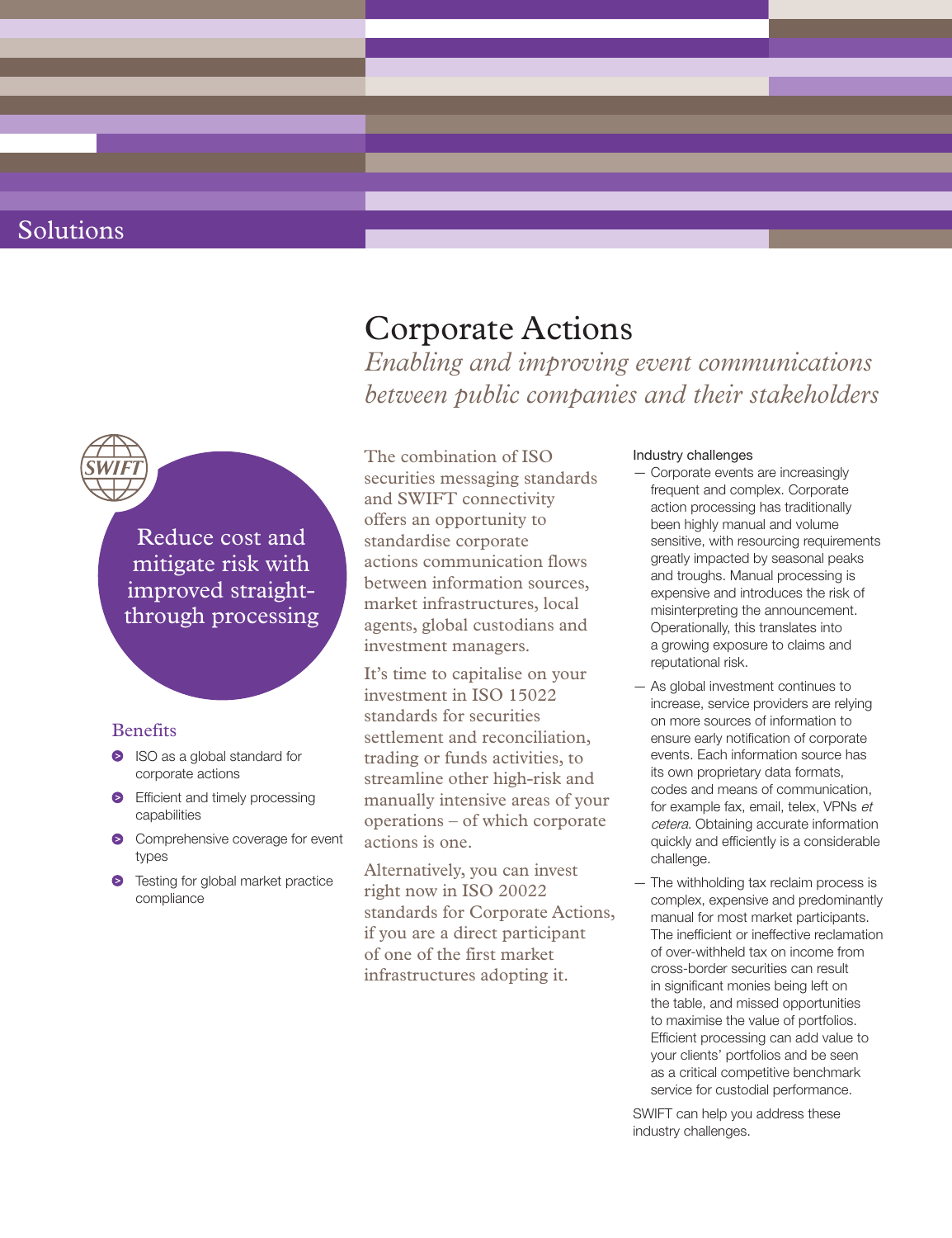

Message flow example for a mandatory event type such as a Cash Dividend

## The benefits of using SWIFT

#### Minimise risk, reduce costs

ISO standards, developed by market practitioners, eliminate ambiguity by providing structured formats and agreed business definitions that, in most cases, can be automated. This allows corporate actions staff to concentrate on necessary exception processing for more complex events and client-facing responsibilities.

#### Increase straight-through processing (STP)

Achieve high levels of STP through the use of SWIFT connectivity and standardised messaging, making your operations less volume sensitive by automating straightforward events.

#### Achieve scalability

By deploying SWIFT's open and scalable messaging platform you can, simply and quickly, support multiple counterparties through a single window. This removes the need to support proprietary communication links and data formats, such as fax, email and telex. It also means you benefit from using an accepted industry standard and single window connectivity to all your corporate action sources.

## ISO 15022 standard messages for Corporate Actions

#### What are they?

Corporate actions, income reporting, and tax reclaim reporting functions can all be catered for:

- —MT 564 Corporate Action Notification Provides an account owner with details of a corporate action event along with possible elections and entitlements available to the account owner. It can be sent as a preliminary advice and subsequently replaced by another MT564 with complete or confirmed information.
- MT 565 Corporate Action Instruction Provides custodians with instructions on how the account owner wishes to proceed with a corporate action or proxy voting event. Instructions include investment decisions on the exercising of rights issues and cash dividend reinvestments, and decisions on the conversion or tendering of securities.
- MT 566 Corporate Action Confirmation

Used to confirm to the account owner that securities and/or cash have been credited/debited to an account as the result of a corporate event.

— MT 567 – Corporate Action Status and Processing Advice

Used to advise on the status, or a change in the status, of a corporate action instruction that was executed on behalf of the account owner.

— MT 568 – Corporate Action Narrative Used to provide complex instructions or narrative details relating to a corporate action event.

#### Market practice definition

The Securities Market Practice Group (SMPG), comprising representatives from the industry, continually reviews all ISO 15022 messages and publishes usage guidelines. The SMPG's Event Interpretation Grid (EIG) and other guidelines define market practice to help any firm implementing the corporate action messages.

Please visit [www.smpg.info](http://www.smpg.info) for more information.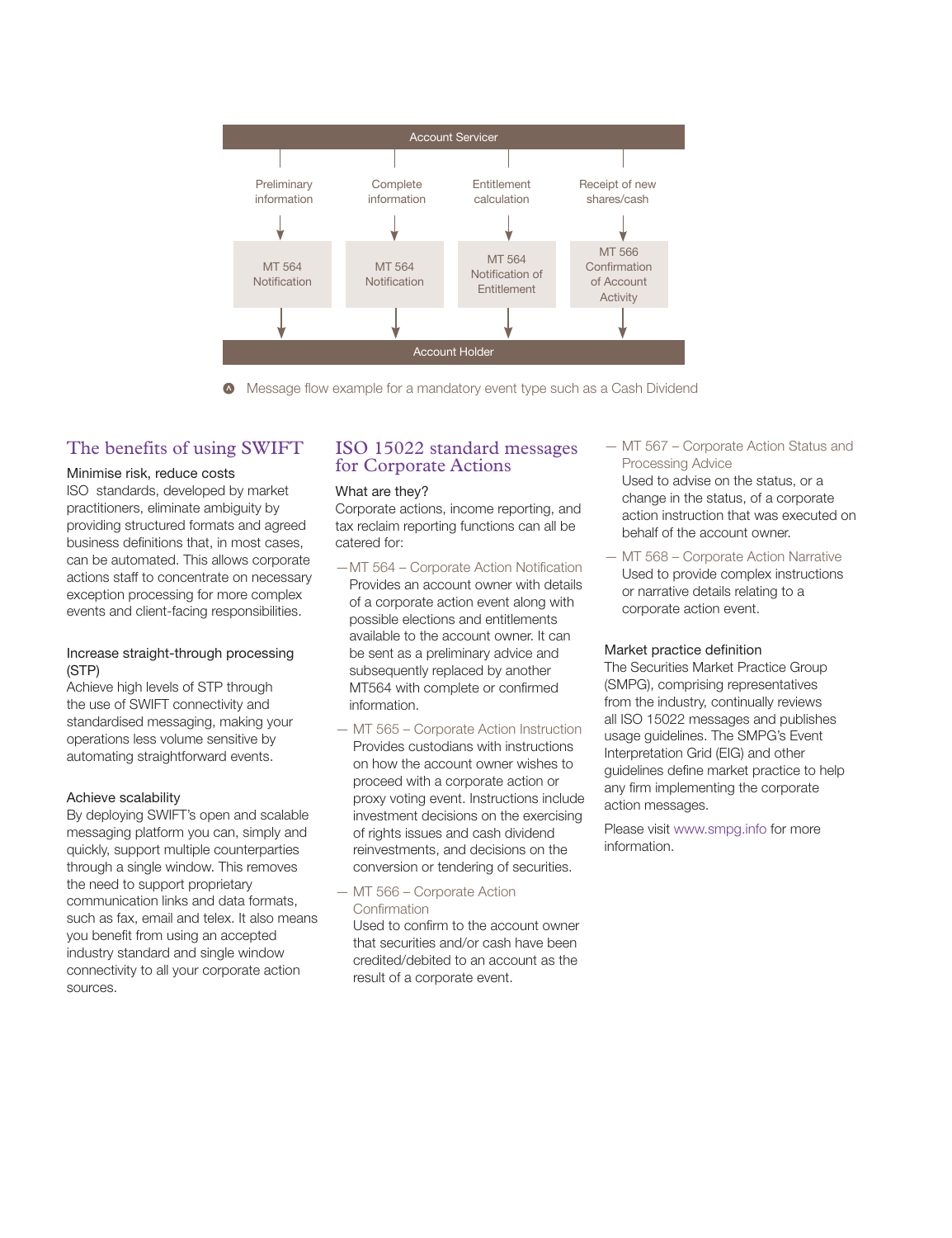

Message flow example for any event with options such as a Warrant Exercise

#### ISO 20022 standard messages for Corporate Actions

A new standard ready for implementation The ISO 20022 standards for corporate actions have been developed and designed to be backward-compatible with the ISO 15022 standards. The DTCC went live with the ISO 20022 MX announcement messages in November 2011 and added six additional ISO 20022 corporate action messages over the SWIFT network in November of 2012. This phase of the project addresses Distribution events only and covers announcements, eligible balance notification, projected payments and payment confirmations. Full live implementation of the distribution lifecycle messages is now complete and DTCC began testing the remaining distribution lifecycle instruction messages in September 2013. Timeframes for implementation of the Redemptions and Reorganization message lifecycles are planned for 2014 and 2015 respectively, with mandatory cut-over by 2015.

| Voluntary                  | Mandatory          | Mandatory<br>with choice |
|----------------------------|--------------------|--------------------------|
| Tender                     | Dividend           | Dividend<br>Option       |
| Exchange                   | Interest           | Dividend<br>reinvestment |
| Conversion                 | Stock split        | Instalment               |
| Rights                     | Merger             | Rights                   |
| Warrant<br><b>Fxercise</b> | Name<br>change     | Remarketing<br>agreement |
| <b>Class Action</b>        | Redemption         | Capital Reorg            |
| Repurchase                 | <b>Tax Reclaim</b> |                          |

Some of the more than 60 CA event types that can be communicated using ISO standards

#### Proxy Voting

SWIFT's Proxy Voting solution supports automation of the proxy voting process by implementing end-to-end, standardised messaging on a service that validates and delivers those messages with security and reliability for the benefit of all market participants. The new ISO 20022 proxy voting messages provide extended functionalities compared to the meetingrelated event types in ISO 15022 MT 56x messages which they are designed to replace.

## SWIFT products and services to help you automate your Corporate Actions processing

MyStandards — Standards made simple MyStandards is an innovative collaboration platform that helps you manage yours and your counterparties' usage of corporate actions messages: centralize all standards-related information in a simple way, improve your standards release management, and streamline your management of market practice guidelines.

Visit [www.swift.com/MyStandards](http://www.swift.com/MyStandards) for more information.

#### **Training**

Knowing how best to use a product or service is key to achieving greater efficiency. SWIFT offers a range of classroom and onsite training and e-learning products, specifically tailored to meet your business needs. We can help you select the most suitable training to match your institution's profile and transaction activities.

Visit [www.swift.com/training](http://www.swift.com/training) for a complete list of available courses.

#### SWIFT Consulting Services

Our business consulting teams provide advice on business process optimisation, best practice adoption, channel rationalisation and better usage of existing SWIFT standards and services.

In addition to the standard corporate actions operational analysis, SWIFT Consulting Services offers further services, which add extra analysis of market practice compliance and peer benchmarking.

Visit [www.swift.com/consultingservices](http://www.swift.com/consultingservices) for more information.

#### Partner Management

How can you be sure that the vendor product you are looking for is compliant with ISO Corporate Actions standards? Which are the best-in-class service bureaux that can operate the connection to SWIFT on your behalf? SWIFT's partnerships and certification programmes help you to answer these questions. In particular, the SWIFTReady Corporate Actions label is granted annually to business applications that have proved their full compliance with a list of SWIFT requirements, including extensive market practice support.

Visit [www.swift.com/partners](http://www.swift.com/partners/) for more information.